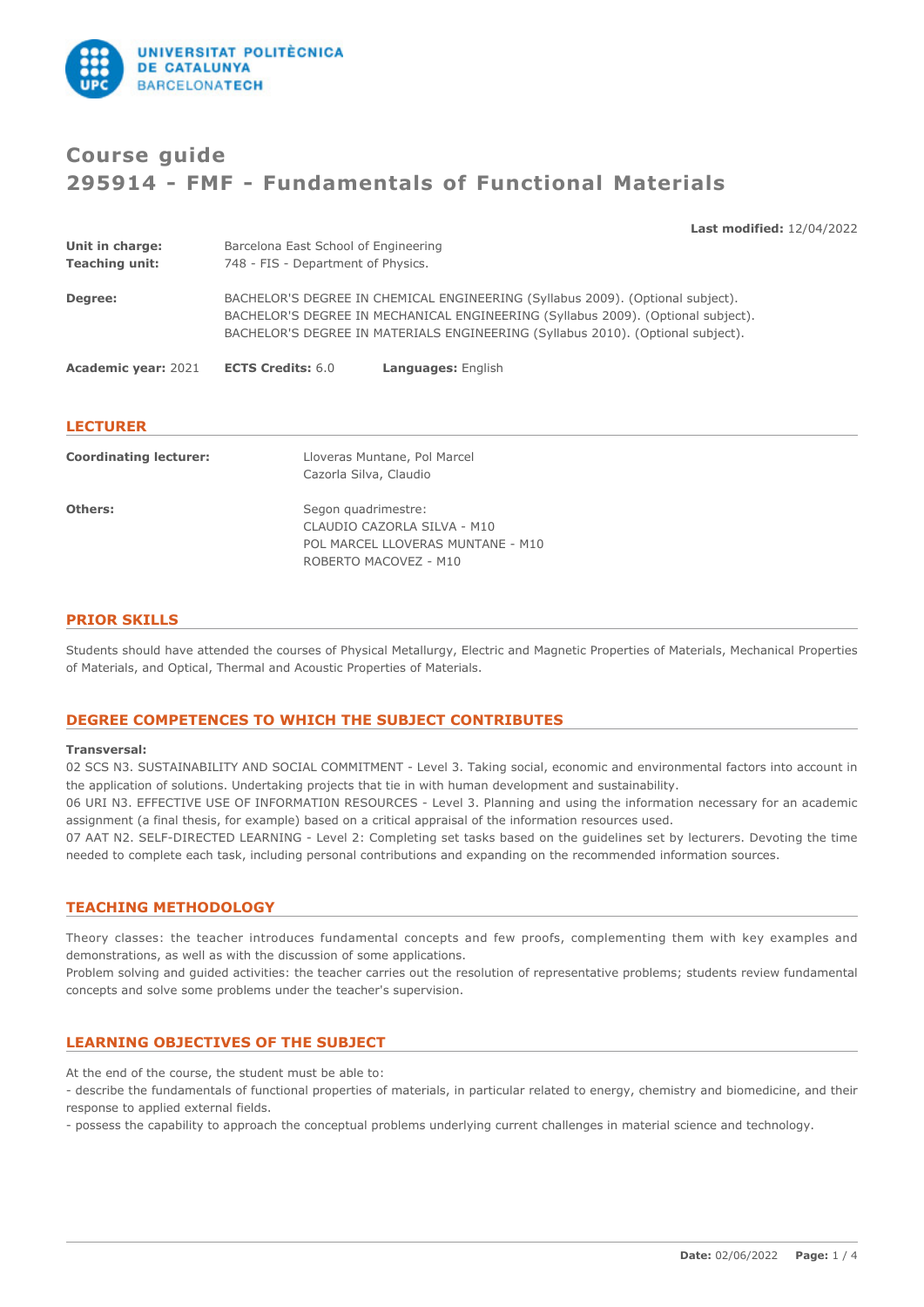

# **CONTENTS**

#### **Item 1. Physical foundations of the thermal properties of materials**

#### **Description:**

Topic 1.1 Introduction to statistical physics

Macrostates and microstates. Entropy and thermodynamic probability. Distribution functions: Fermi-Dirac, Bose-Einstein, and Maxwell-Boltzmann. Partition function and thermodynamic properties.

Topic 1.2 Thermal properties of the ideal gas

Ideal monoatomic gas. Statistical interpretation of work and heat. Equipartition of energy. Quantum linear oscillator. Diatomic ideal gases: partition functions for vibrational and rotational degrees of freedom.

Topic 1.3 Thermal properties of crystals

Phonons and vibrational density of states. Heat capacity of crystals: Einstein's and Debye's models. Thermal expansion. Thermal conductivity. Ionic conductivity

Metallic crystals: electron gas, Fermi level, and work function. Electronic contribution to the heat capacity of crystals. Electronic contribution to the thermal conductivity of crystals. Electrical conductivity.

**Full-or-part-time:** 70h Theory classes: 28h Self study : 42h

#### **Item 2: Solid-state phase transitions and microstructure**

#### **Description:**

Topic 2.1 Magnetic domains.

Systems of magnetic ions: Classical and quantum paramagnetism. Ferromagnetism. Ising model and micromagnetic theory.

Topic 2.2 Structural phase transitions and microstructure.

Thermodynamic signature of phase transitions. Ehrenfest classification. Landau theory. Long-range interactions. Selfaccommodation and microstructure. Shape memory effect and superelasticity.

Topic 2.3 Magnetostructural coupling.

Magnetocrystalline anisotropy and magnetoelastic coupling. Magnetostriction. Metamagnetism. Caloric and multicaloric effects. Magnetic shape memory and magnetic superelasticity.

Topic 2.4 Phase stability. Phase equilibrium. Topological phase diagrams. Applications to pharmaceutical drugs.

**Full-or-part-time:** 28h Theory classes: 16h Self study : 12h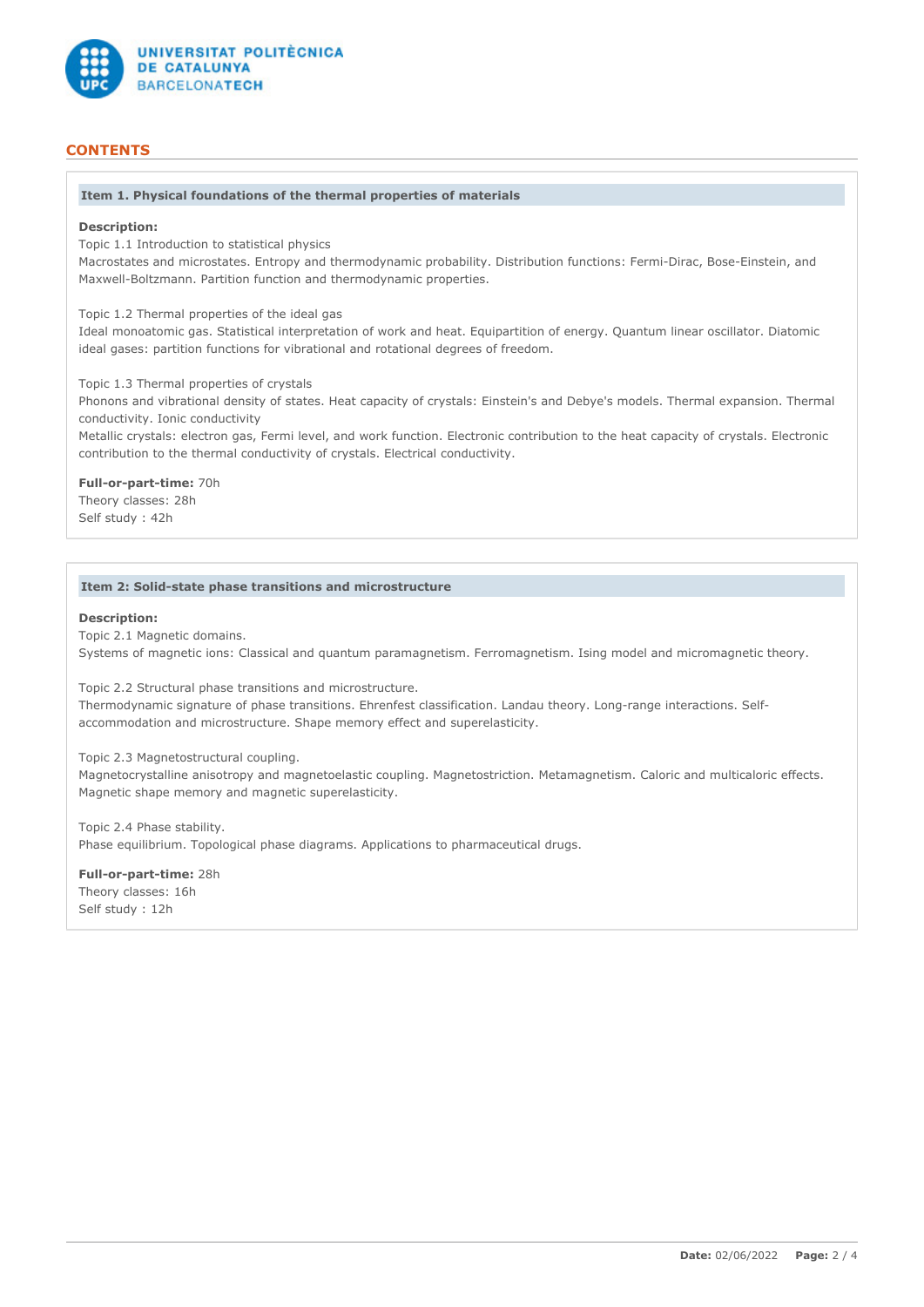

#### **Item 3. Microscopic and macroscopic properties of soft matter**

#### **Description:**

Topic 3.1 Introduction to disorder and molecular degrees of freedom Orientational and conformational degrees of freedom. Introduction to mesophases. Charge transport, applications to electrochemical devices. Dynamic mechanical analysis and dielectric spectroscopy.

Topic 3.2 Structural and orientational glasses

Glass-forming liquids, orientationally disordered solids, plastic crystals. Glass transition, primary and secondary relaxation dynamics. Ageing and stable glasses.

Topic 3.3 Polymeric materials

Phases of linear polymers. Conducting polymers and polymer fibers. Rotational isomeric state model. Kuhn equivalent chain. Relaxations and glass transition in amorphous and semicrystalline polymers, relation to viscoelasticity. Rubbers and entropic elasticity.

Topic 3.4 Liquid crystals and self-assembled phases

Thermotropic liquid crystals, liquid crystal polymers and fibers. Introduction to binary systems. Polymer gels, amphiphilic molecules and block-copolymers: self-assembly, lyotropic liquid crystals. Applications (liquid crystal displays, bulletproof vests, supercapacitors, OLEDs, drug delivery) and biological relevance of organic materials.

#### **Full-or-part-time:** 40h

Theory classes: 16h Self study : 24h

#### **GRADING SYSTEM**

The student's final mark will be calculated as a weighted average of the marks obtained from the resolution guided and autonomous exercices proposed by the instructors during the course. Percentages are:

Resolution of exercices of Item 1: 40% Resolution of exercices of Item 2: 30% Resolution of exercices of Item 3: 30%

### **BIBLIOGRAPHY**

## **Basic:**

- Jones, Richard A. L. Soft condensed matter. Oxford [etc.]: Oxford University Press, 2002. ISBN 9780198505891.
- Doi, Masao. Soft matter physics. Oxford: Oxford University Press, 2013. ISBN 9780199652952.

- Wadhawan, Vinod. Introduction to ferroic materials. CRC Press, 2000. ISBN 9789056992866.

- Sears, Francis Weston; Salinger, Gerhard L. Termodinámica, teoría cinética y termodinámica estadística. 2ª ed. Barcelona [etc.]: Reverté, DL 1978. ISBN 9788429141610.

- White, Mary Anne. Physical properties of materials. 2nd ed. Boca Raton (Florida): CRC Press, cop. 2012. ISBN 9781439866511 (CART.).

- Marder, Michael P. Condensed matter physics. 2nd ed. John Wiley & Sons, 2010. ISBN 9780470617984.

- Strobl, Gert. The Physics of Polymers [on line]. Berlin Heidelberg New York: Springer, 2007Available on: bibliotècnica UPC.

#### **Complementary:**

- Salje, Ekhard K. H. Phase transitions in ferroelastic and co-elastic crystals : an introduction for mineralogists, material scientists, and physicists. Cambridge [etc.]: Cambridge University Press, 1993. ISBN 0521384494.

- Planes, Antoni; Mañosa, Lluís; Saxena, Avadh. Magnetism and structure in functional materials : workshop of the Interplay of Magnetism and Structure in Functional Materials, held al the Benasque center for Science in the Pyrenees mountainsm, February, 9-13, 2004. Berlin: Springer, 2005. ISBN 9783540236726.